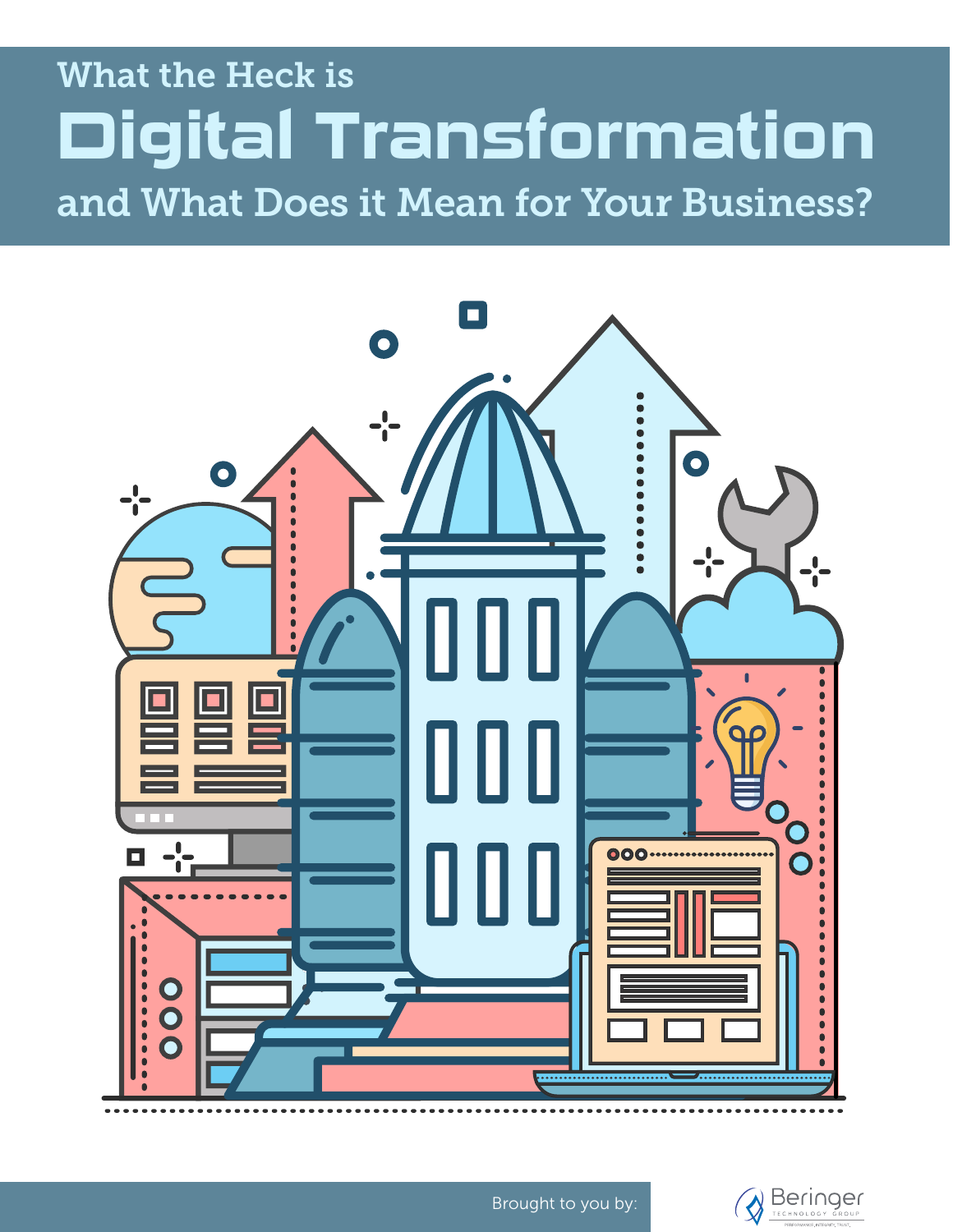## What the Heck is **Digital Transformation** and What Does it Mean for Your Business?

#### "86% of CEOs say digital transformation is their number one priority,"

reports a recent Price Waterhouse Cooper study.

#### But what does that mean exactly?

Like most big concept buzzwords, "Digital Transformation" means something different to almost everyone. You hear it thrown around with terms like Internet of Things (IoT) and Predictive Analytics. But could digital and technological advances really have an impact on YOUR business?

To get a practical, real-world perspective, we asked technology experts, people in the trenches of modern business, for their definition.

The common theme was clear. Digital Transformation is what happens when businesses rethink processes, services and products in terms of what is possible using current technology. From clever ways they learn to use the data they collect to figuring how the internet allows them to deliver services across the globe, companies succeeding with digital transformation are using modern business management systems to gain customer insight, automate processes and support new business models.

To help you understand what your own digital transformation can look like, we collected real-world stories from businesses using ERP, CRM and the cloud to rethink their future. In the following pages, you'll find deeper explanations of what technology advances can mean for your business so you can evaluate and choose the right new business systems.

## The Potential of Digital Transformation

- 1. [Rediscover customer engagement](#page-2-0)
- 2. [Connect without boundaries](#page-3-0)
- 3. [Optimize operations](#page-4-0)
- 4. [Modernize service delivery](#page-5-0)
- 5. [Reinvent business models](#page-6-0)
- 6. [Support data-driven decisions](#page-7-0)
- 7. [Reimagine business systems](#page-8-0)



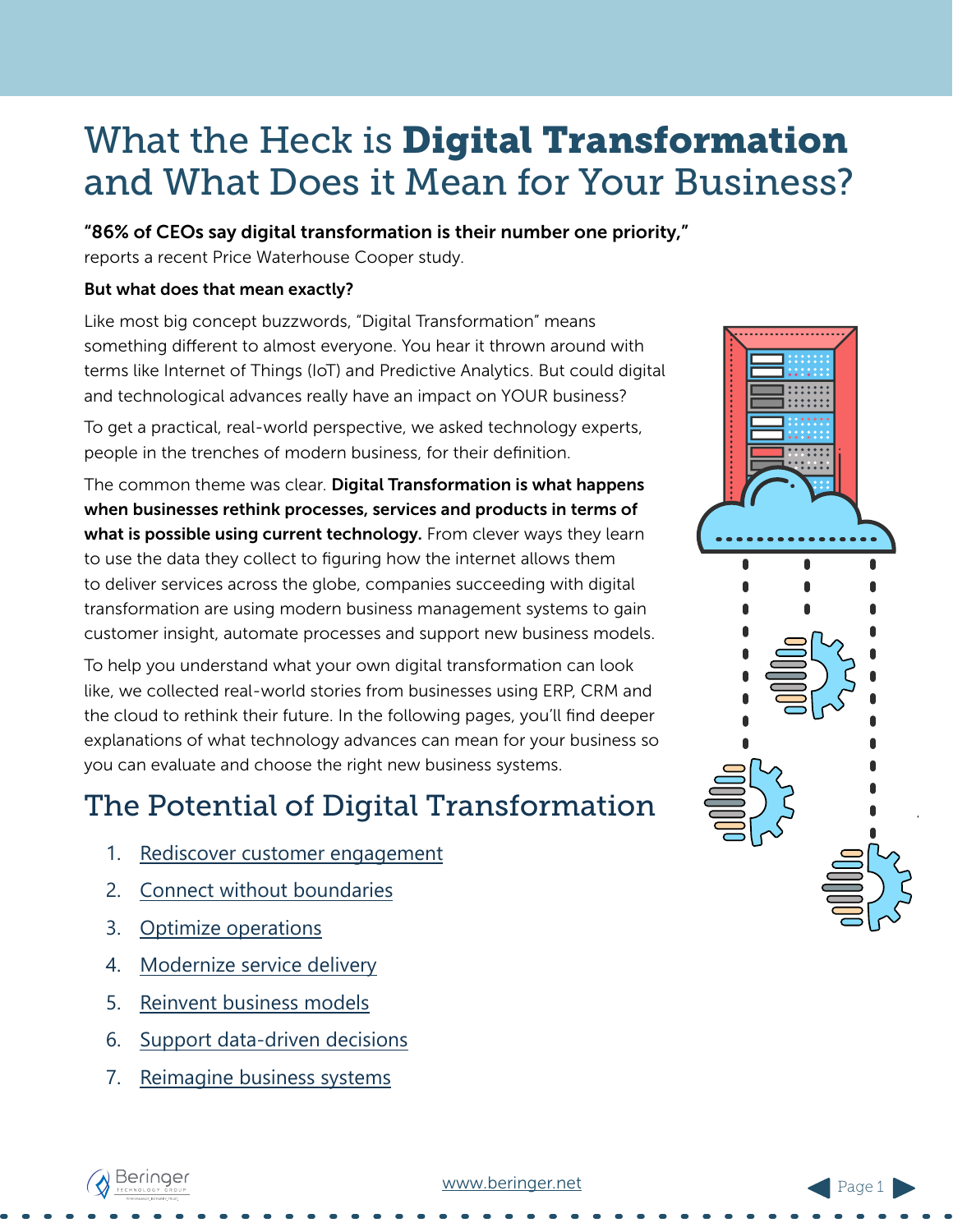## <span id="page-2-0"></span>1. Rediscover customer engagement

While the internet can connect you to lots of new prospects and customers, it can also de-personalize those relationships. To make customers feel valued in a world of digital transactions, you need to use data to "know" your customer better.

#### Keep customers front and center

With unified business management systems that centralize data, you can support processes to keep your customer front and center. Connected customer data allows you deliver personalized, consistent sales and service—so you can compete with the best in your industry. By breaking down the silos between your business processes and tapping into the power of your data, you can:

- Enhance customer experiences with personalized interactions from consideration to purchase.
- Give agents the information they need to deliver faster, more consistent service and proactively address issues.
- Act on your data to anticipate and respond quickly to trends impacting your customers, your business and market demands.



#### Bridging barriers

A medical care clinic serving an ethnically diverse community implemented a CRM system which includes workflows to:

- Send automated, language-appropriate appointment notifications to patients and notify the physician if an interpreter is needed for an appointment.
- Trigger notifications of significant events (reschedule, cancellation, no-show, etc.) to all parties.
- Send patients a post-appointment survey to rate facility comfort, care experience and more.



#### [www.](http://www.beringer.net)beringer.net

Page 2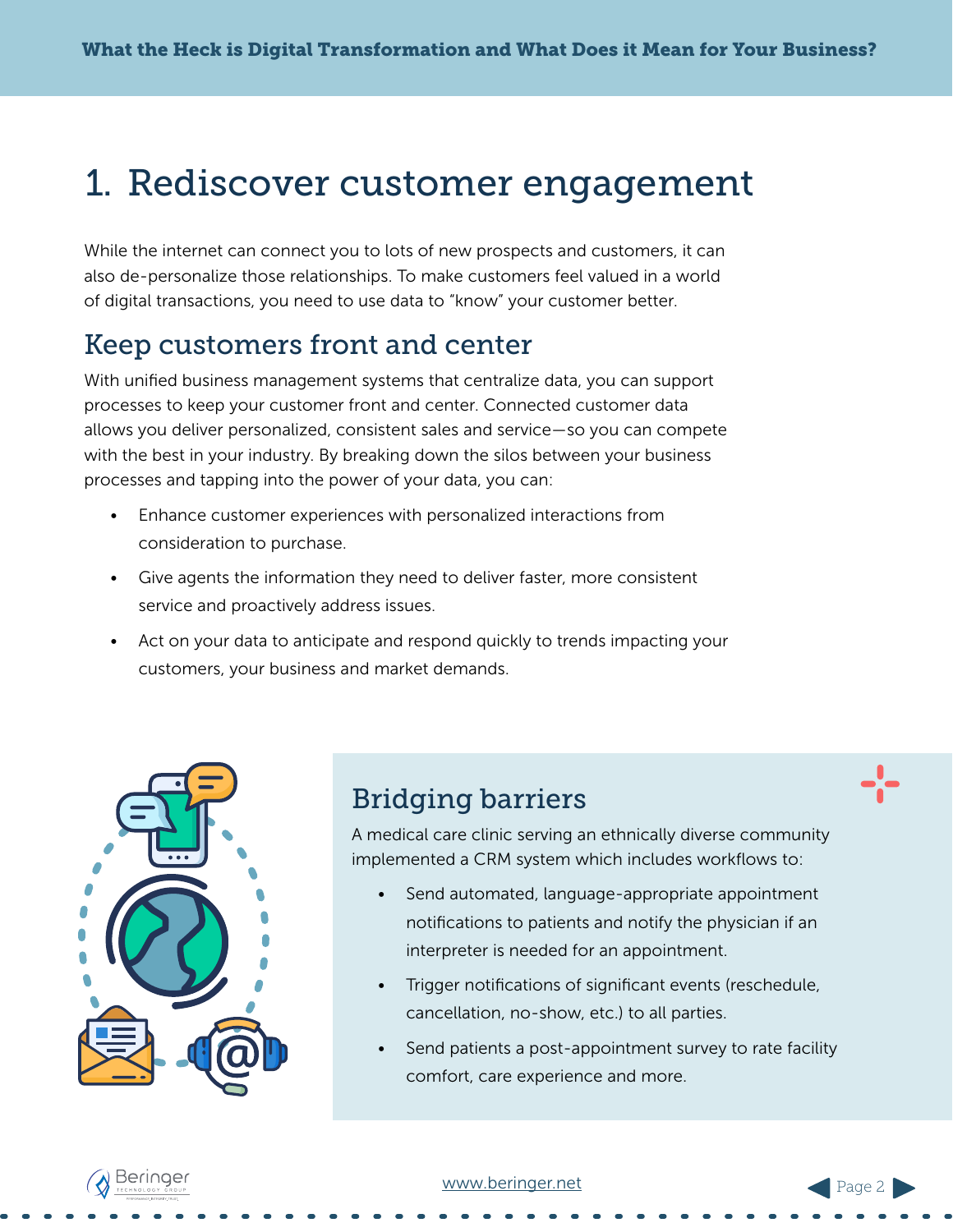## <span id="page-3-0"></span>2. Connect without boundaries

Employees and customers alike are no longer bound by location. Business teams can be spread across the globe. Customers can be next door, or in another country without any difference in the way you serve them.

### Support virtual collaboration

Today, there are many options to promote personal connections and collaborative teaming through the cloud and the internet. Portals, document sharing, project management sites, voice/video services and more allow you to design collaboration systems that serve the unique requirements of your business.

Workers, especially millennials, expect the systems and tools they use to help them work productively and conduct business anywhere, on any device. With boundaryfree systems, you can:

- Provide customers with self-service options, allowing agents to spend more time providing personalized attention to special circumstances.
- Manage team projects through centralize portals with built-in document, task and budget management.
- Give secure access to remote and home workers, supporting high productivity and employee morale.

## Connecting project teams

A professional services company uses project portals to keep team members and clients in lockstep. The portals include:

- Shared files and dashboards to support the project tasks and monitor progress.
- Threaded conversations to support real-time interactions and documentation that cuts down on disputes.
- Workflows to support approvals for purchases as well as time and expenses to reduce administrative delays and improve cash flow.





#### [www.](http://www.beringer.net)beringer.net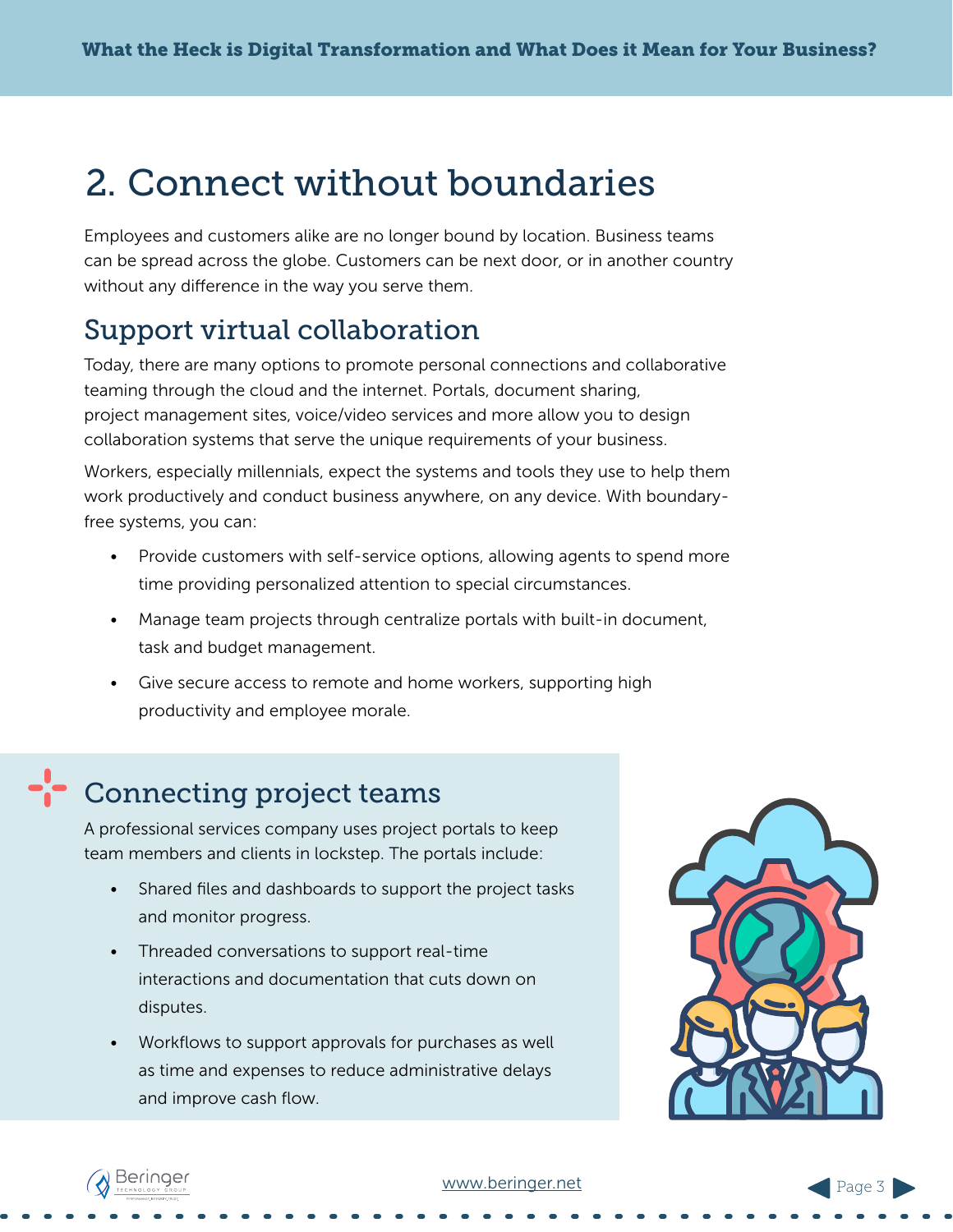## <span id="page-4-0"></span>3. Optimize operations

By tapping the data within your organization, you can automate and streamline many of the manual processes that consume your employees' days. Connecting and exchanging data across your business units allows you to respond more quickly to challenges and opportunities.

### Re-design processes to stay ahead

Modern business management systems connect the flow of data and processes across marketing, sales, service, operations and supply chain. With unified systems, employees can provide better customer service and spend more time on profitable activities. Optimized operations include:

- Simplified financial procedures, such as workflow-driven purchase approvals and budget reviews to reduce wasted time tracking down signatures.
- Reinforcing consistent business processes by implementing workflows that guide employees to follow critical procedures—such as safety and inspections.
- Automated functions to improve customer communication. Send emails at critical points in customer order processing—such as order confirmation, production updates and shipping notices.



### Tracking product history

Making the most of the data required to meet regulatory compliance, a bio-med company automated every aspect of their supply chain. Through automated data collection, the company is prepared for a recall through:

- Expirations and serialized parts at the lot level.
- Tracking back one step to their vendor and forward one step to the receiving physician for every item.
- Captured e-signatures to document receipt of product and accompanying disclaimers at the time of delivery.



Page 4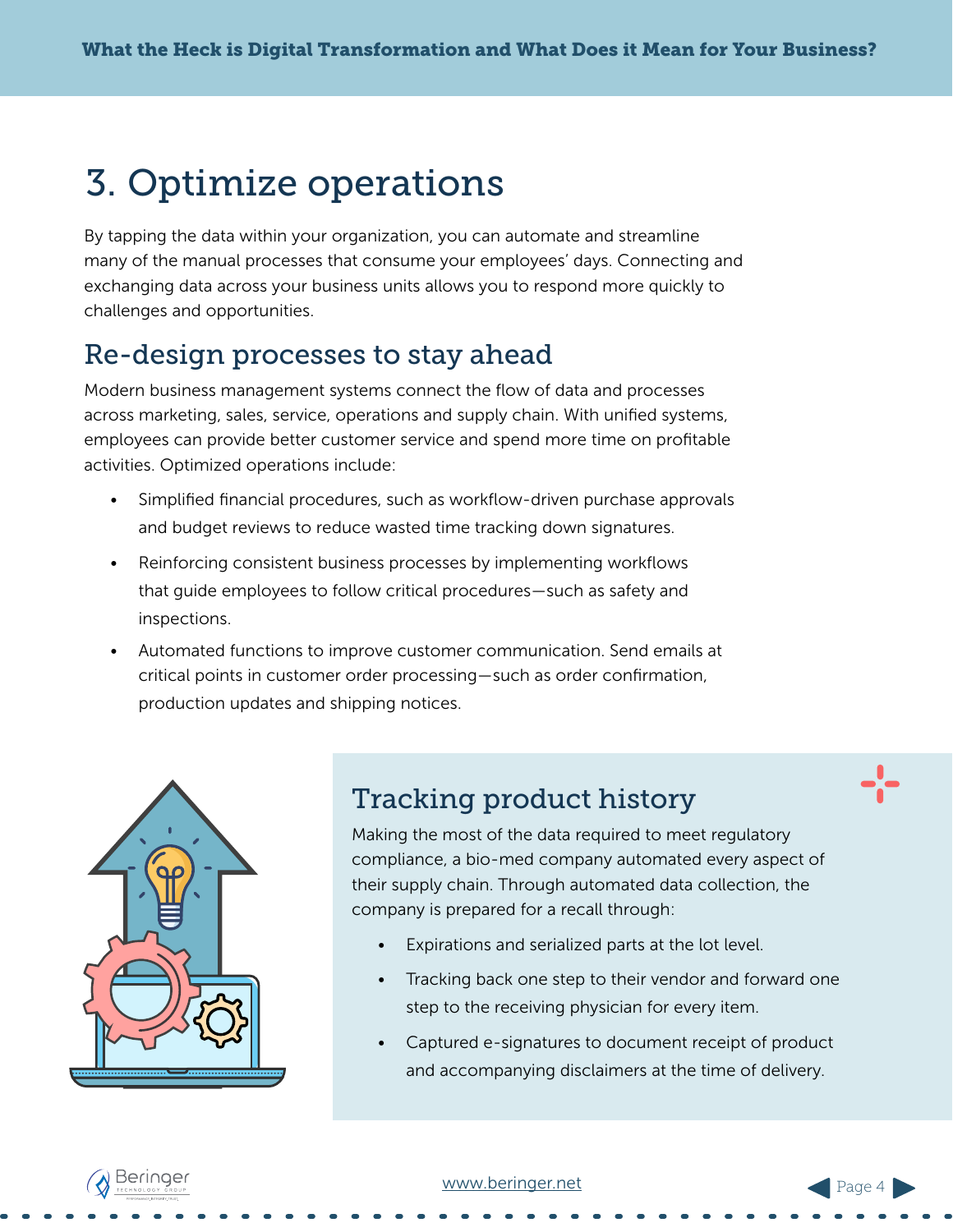## <span id="page-5-0"></span>4. Modernize service delivery

Through technology, service workers can deliver better customer experience than ever before. From the field technician to the call center agent, connected information cuts through the delays and barriers to make customers happy and boost productivity.

### Exceed customer expectations

Service is fast becoming the differentiator for every type of company. Connected data and systems allows service departments to optimize scheduling, dispatching, parts management and customer interactions—no matter where they happen. By implementing connected systems, you can:

- Provide service technicians with complete customer insight, real-time guidance and cross-team collaboration.
- Improve first time fix rates by ensuring the best technician for the job is dispatched.
- Use data collected through the Internet of Things (IoT) to improve service from replacing lights in smart buildings to avoiding machine downtime with preventive services.

## Information in the field

An HVAC company uses connected systems to notify their field service workers when they've been assigned a case, schedule them when they're available and route them in the most efficient way possible. Onsite, technicians have access to parts inventory that can be delivered next day.

When a job is completed, the customer signs their approval on a tablet. Automatic routing means the invoice leaves the main office before the service truck has pulled out of the driveway.



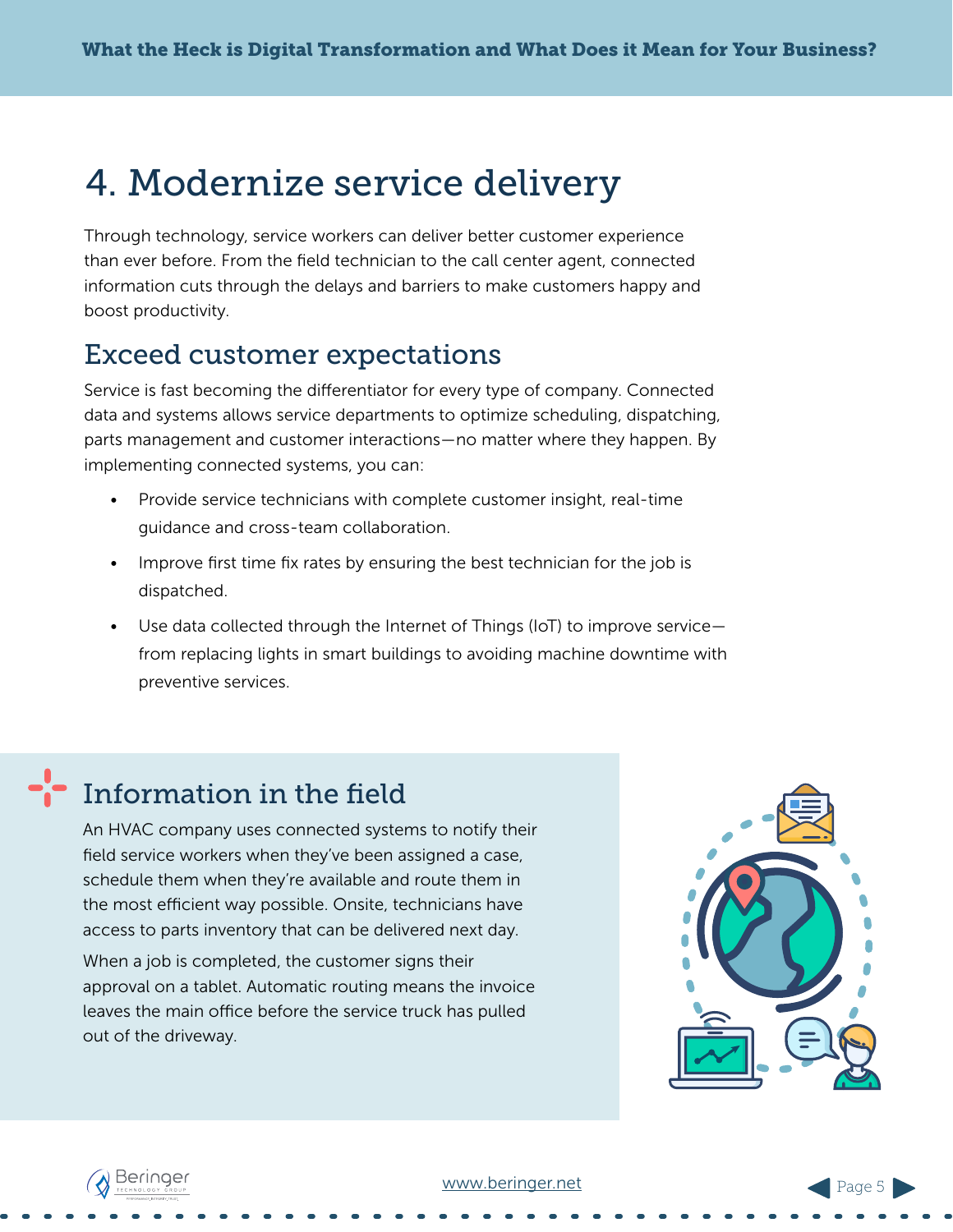## <span id="page-6-0"></span>5. Reinvent business models

The status quo doesn't make it for most in the digital economy. There are many paths organizations can take—from adding new services to combining with other firms to building new channels—but aging, disconnected business management systems can't support new directions.

### Not just for enterprise-level businesses

Unified systems that connect accounting, sales, purchasing, inventory and customer interactions are affordable and easy to use for every size company through the cloud. Modern business management systems allow you to expand distribution channels, add services or enter new markets without big software investments. Your business can:

- Take advantage of data and machine learning to improve your understanding of customers, operations and markets.
- Use IoT to gather and analyze real-time product usage for making informed decisions about the direction and development of new offerings.
- Streamline mergers and acquisitions without losing momentum.
- Use data visualization to help managers see trends and exceptions as they navigate through new operations.



### Expanding market reach

A manufacturer exposed its entire product catalog on the web, dramatically increasing their market reach and streamlining order taking. Continuing to build their internet presence, they:

- Created a portal for distributors to check inventory, access sales tools and place orders.
- Provide extensive technical documentation to support service technicians, customers and distributors.
- Support self-service product support, order placement and returns—all accompanied by instant chat support if customers want to speak to a real person.



Page 6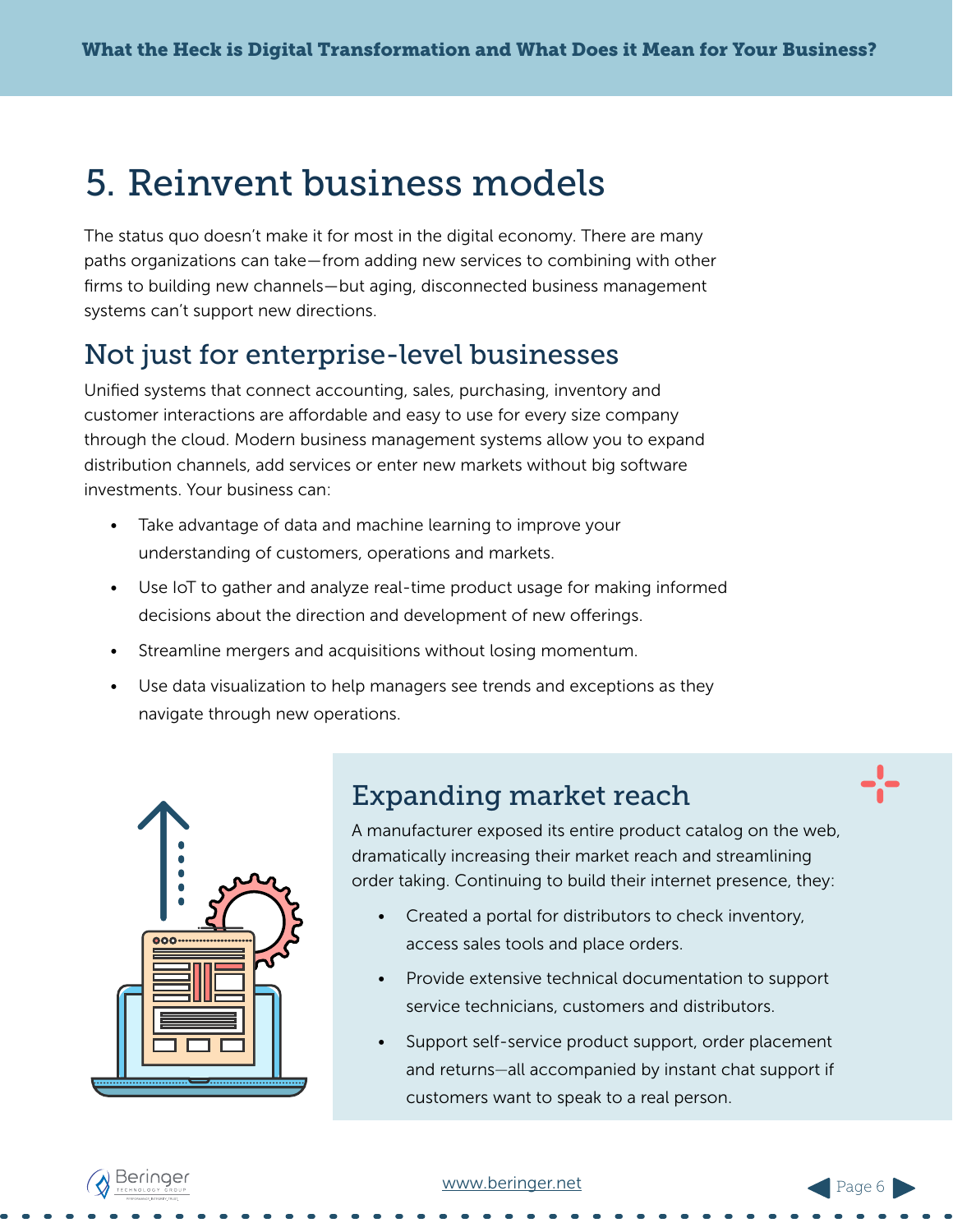## <span id="page-7-0"></span>6. Support data-driven decisions

Data has become as valuable as cash to businesses. Few businesses have a shortage, but data comes with its own challenge—how to transform it into intelligence that generates action to drive the business forward.

### Visibility to build your business

Modern business management systems are designed to centralize data from across the organization. Real-time data updates help you spot trends, prevent issues and deliver great customer experiences. With a complete picture of your business from a centralized source, you can:

- Streamline financial close, including multi-company allocations to get real-time visibility into the performance of your business.
- Apply proactive business intelligence that helps prevent issues and deliver better customer experiences.
- Monitor trends and changes across your supply chain to adjust purchasing and optimize inventory.
- Empower users with dashboards and self-serve reports from trusted data sources for faster, more informed decision-making.

## Insight in action

A large hospital was struggling to manage their complex staffing requirements which included specific patient to caregiver ratios as well as coverage by certifications/degrees/qualifications. Costs were out of hand as they over-staffed to assure coverage.

Implementing a system to centralize employee and patient data and automate scheduling, managers can easily see "who is where" on a schedule, along with staff qualifications. Alerts notify managers when they are "approaching overtime" so they can make proactive decisions about scheduling.



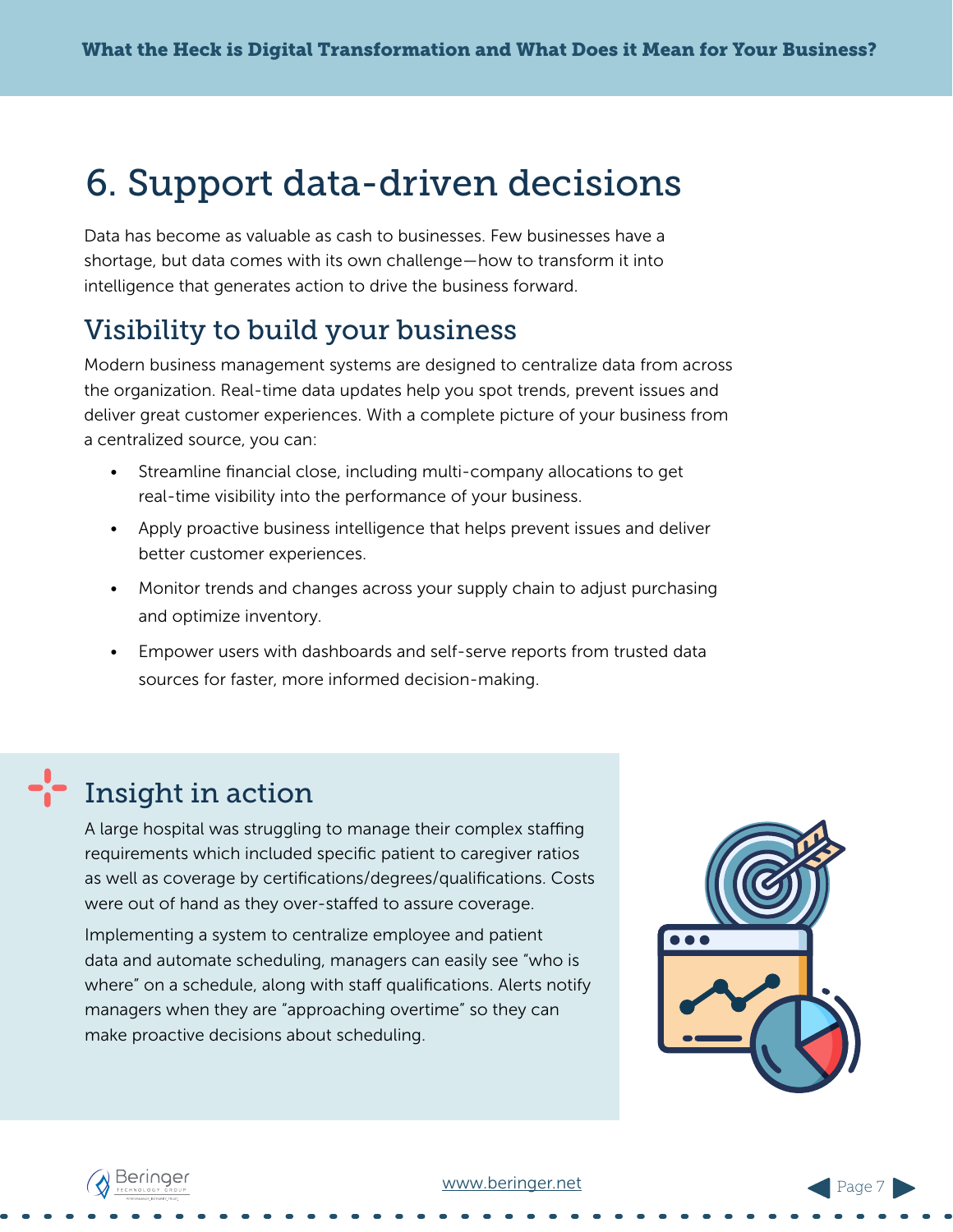## <span id="page-8-0"></span>7. Reimagine business systems

Outdated or obsolete business management systems can limit your ability to address challenges and emerging opportunities. When legacy technology stands in your way, there are growing options to get more out of your existing investments and support the functions and workloads you need without breaking the bank.

### Focus on business, not technology

With today's technology options, you can choose to move completely to the cloud or to mix on premises and cloud solutions, capitalizing on your current technology investments. Working with an experienced technology partner, you can unify systems while reducing the complexity and cost of IT. Unified business systems will allow you to:

- Streamline your most common processes and automatically connect information across formerly isolated business processes.
- Instantly access information without wasting resources on data extraction and tying data from different sources together.
- Protect your business data from modern security threats such as cyberattacks or stolen devices.



### Fishing for efficiency

A fishery reimagined their business processes by replacing spreadsheets with a cloud-based ERP/CRM system. Each day, catch reports from fishing vessels are automatically uploaded to a cloud-based business intelligence system. The fishery then:

- Identifies which vessels caught the specific types of fish needed to fill orders the next day.
- Combines orders to optimize pricing and efficient delivery.
- Transmits purchase orders to the fishing ships.

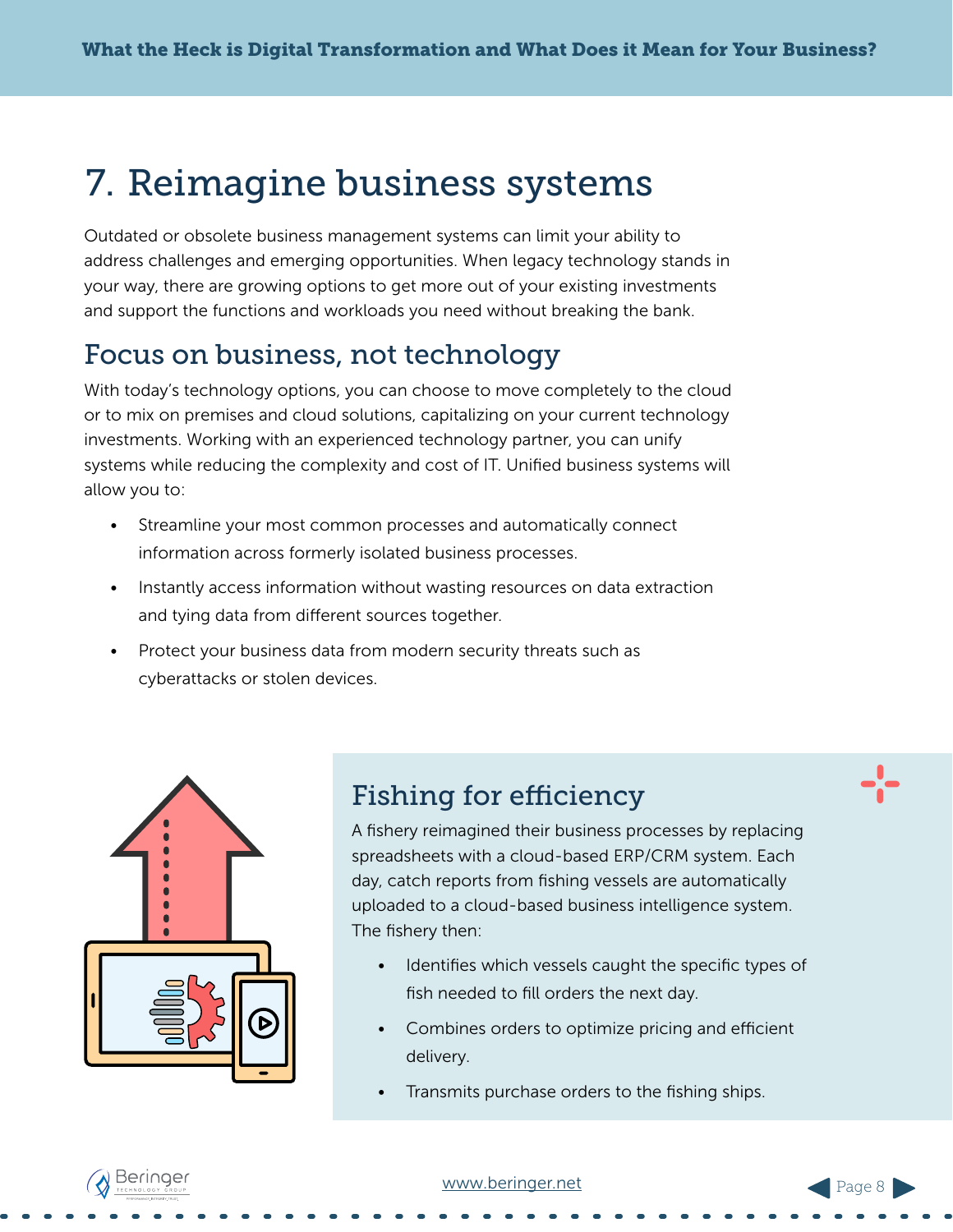# The right systems to fuel your digital transformation

The best way to start your own digital transformation is to work with someone who has been down this path before. There are a number of proven business management solutions on the market today that provide robust functional options for you to choose from. A qualified technology partner can help you make the right choice based on your unique business requirements.

# Next Steps

Beringer Technology Group helps organizations across the country implement powerful, flexible and cost-effective technology solutions. Our solutions have been deployed at over 1,000 companies across a diverse range of industries. Our commitment to providing high quality, proactive services is second to none.

Operating under the guiding principles of performance, integrity and trust, we systematically analyze, design and implement Cloud solutions that are directly aligned with your business goals and objectives. Our goal is to protect and help grow your investment, no matter the size.

Beringer Technology Group helps businesses:

- Transform your company and streamline operations with intelligent, next-generation cloud business applications.
- Move your applications, data, and servers to the cloud and enjoy enhanced productivity, improved collaboration, and lowered IT expenses with Microsoft Dynamics 365 & Microsoft Office 365

No matter the industry your business is in, Beringer has the Services  $\theta$ [Solutions](http://beringer.bypronto.com/services-solutions/) you need to succeed. To start, let's schedule a call so that we can learn more about your business objectives and goals to help you determine if Microsoft Dynamics 365 or Microsoft Office 365 is a fit for you.

Contact us at 800-796-4854 or [sales@beringer.net](mailto:sales%40beringer.net?subject=Digital%20Transformation%20Whitepaper) 





#### [www.](http://www.beringer.net)beringer.net